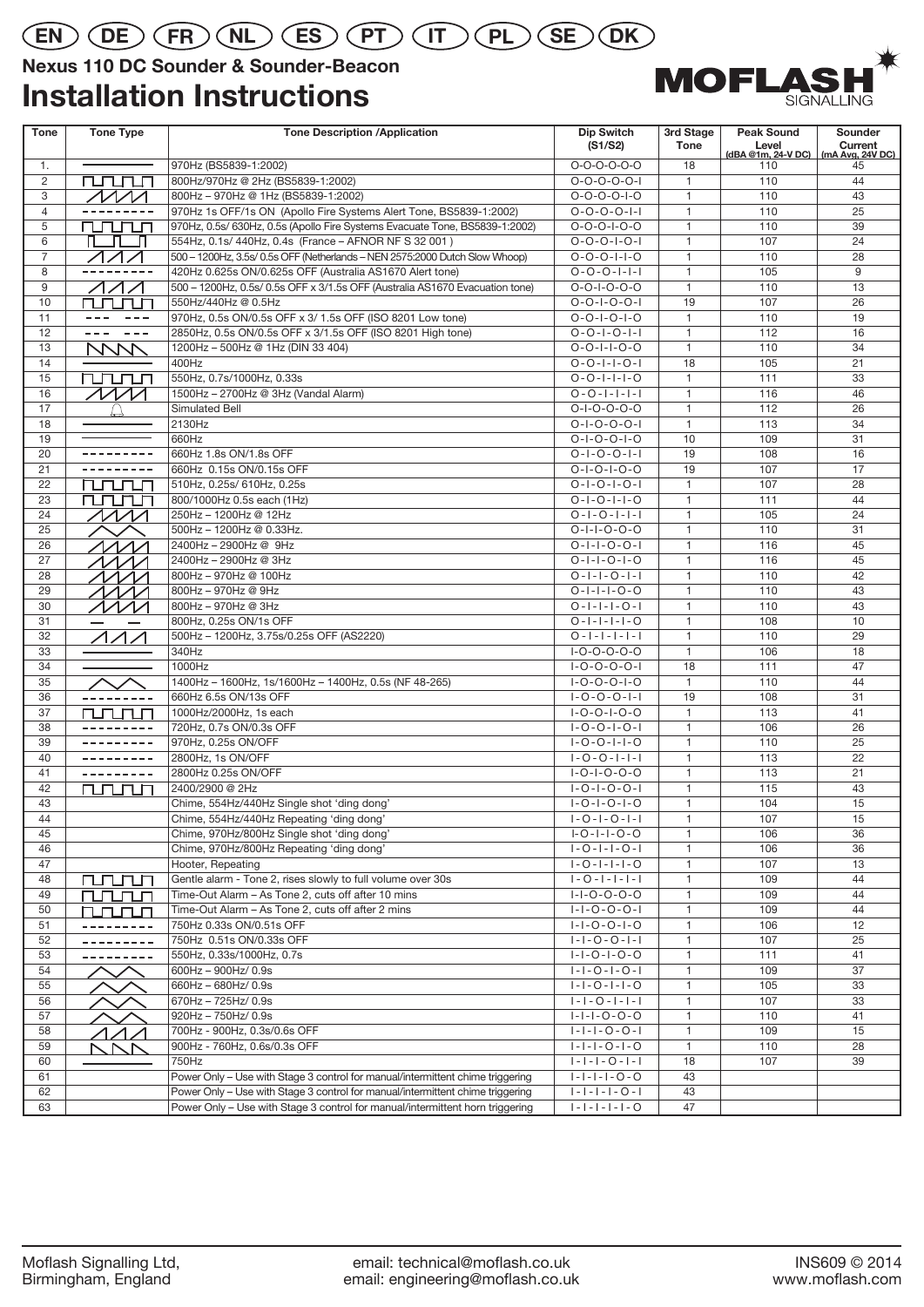0832-CPD-0618 (Sounder-LED Beacon) 0832-CPD-0619 (Sounder-Xenon Beacon) 0832-CPD-0620 (Sounder)

| <b>Declared Performance</b>                             |                                       |  |  |
|---------------------------------------------------------|---------------------------------------|--|--|
| <b>Essential Characteristics</b>                        | EN54-3:2001+A1:2002+A2:2006 Subclause |  |  |
| Reproducibility                                         | 5.2                                   |  |  |
| Operational performance                                 | 5.3                                   |  |  |
| Durability                                              | 5.4                                   |  |  |
| Dry Heat (operational)                                  | 5.5                                   |  |  |
| Dry Heat (endurance)                                    | 5.6                                   |  |  |
| Cold (operational)                                      | 5.7                                   |  |  |
| Damp heat, cyclic (operational)                         | 5.8                                   |  |  |
| Damp heat, steady state (endurance)                     | 5.9                                   |  |  |
| Damp Heat, cyclic (endurance)                           | 5.10                                  |  |  |
| SO2 corrosion (endurance)                               | 5.11                                  |  |  |
| Shock (operational)                                     | 5.12                                  |  |  |
| Impact (operational)                                    | 5.13                                  |  |  |
| Vibration (operational)                                 | 5.14                                  |  |  |
| Vibration (endurance)                                   | 5.15                                  |  |  |
| Electrostatic discharge (operational)                   | 5.16                                  |  |  |
| Radiated electromagnetic fields (operational)           | 5.16                                  |  |  |
| Voltage transients, fast transient bursts (operational) | 5.16                                  |  |  |
| <b>Enclosure Protection</b>                             | 5.17                                  |  |  |

# **Installation Instructions**

0832 07



**EN** ) Installation Manual

#### **Installation**

- a. The sounder is installed by first mounting the base unit and making the external wring connections to the base. The head unit then automatically connects when it is attached to the base.
- b. The sounder head is separated from the base by unlocking the four ¼-turn fasteners in the corners of the sounder. (Recommended screwdriver: Philips No. 2, min 100mm long).
- c. Note that the head only fits onto the base one way around. If a beacon is fitted, care should be taken when mounting the base to ensure that the beacon will be positioned in the desired orientation after the sounder is attached

#### **Wiring**

The sounder and beacon have separate wiring terminals. Each terminal is duplicated to enable simple 'daisy-chain' connection of multiple units.

| Line                                                | <b>Terminal Marking</b> |
|-----------------------------------------------------|-------------------------|
| Sounder Positive Supply (10 to 60V DC)              | I +                     |
| Sounder Negative Supply (0V)                        |                         |
| 2nd Stage Alarm Control (Connect to 0V to activate) | $\top$ S2               |
| 3rd Stage Alarm Control (Connect to 0V to activate) | $\perp$ S3              |
| Beacon Positive Supply (10 to 60V DC)               | $+$                     |
| Beacon Negative Supply (0V)                         |                         |

#### **Controls**

a. Tone Selection

 The first and second stage alarm tones are independently set using 6-way dipswitches S1 and S2 respectively. The required settings are shown in the table overleaf. The third stage alarm tone is pre-set to complement the selected first stage tone as shown in the table. b. Volume Control

 The sound output of the unit can be reduced by up to 20dBA by adjusting the potentiometer.

c. Beacon Flash Controls (If fitted)

 The flash mode of the beacon can be altered using the 2-way dipswitch marked  $\overleftrightarrow{\chi}$ 

| <b>Switch</b> | $\bigcap\limits_{i=1}^n\mathsf{f}_i$ | On.                                                             | ∩ff      | On.    |
|---------------|--------------------------------------|-----------------------------------------------------------------|----------|--------|
|               |                                      | 60 flashes per min 30 flashes per min Single Flash Double Flash |          |        |
|               | Single Flash                         | Double Flash                                                    | Flashing | Static |
|               |                                      |                                                                 |          |        |

**XENON BEACON LED BEACON**

#### **Technical Specification:**

| Supply Voltage Range 10-60V DC                     |                                                       |
|----------------------------------------------------|-------------------------------------------------------|
|                                                    | Current - Sounder  10-50mA* (Typ. 45mA @ 24V, Tone 1) |
| Current - Xenon Beacon  350mA peak @ 24V DC        |                                                       |
| (Where Fitted)                                     | (60 single flashes per min.)                          |
|                                                    | 700mA peak @ 12V DC                                   |
|                                                    | (60 single flashes per min.)                          |
| Current – LED Beacon  18mA (Flashing)*             |                                                       |
|                                                    |                                                       |
| Peak Sound Level 104-116 dBA at 1m <sup>*</sup>    |                                                       |
|                                                    | (Typ. 110dBA @ 24V, Tone 1)                           |
|                                                    |                                                       |
|                                                    |                                                       |
| Remote Tone Switching Provision for 3 alarm stages |                                                       |
|                                                    | (Negative voltage activation)                         |
| Operating Temperature  - 25°C to +70°C             |                                                       |
|                                                    |                                                       |
|                                                    |                                                       |
|                                                    | Synchronisation  Automatic with Klaxon Nexus and      |
|                                                    | Sonos Sounders                                        |

\*depends on selected tone and input voltage. See tone table for details. EN54-3 certified on tones 1,2,3,6,7 & 13 & > 17V DC only.



The European directive "Waste Electrical and Electronic Equipment" (WEEE) aims to minimise the impact of electrical and electronic equipment waste on the environment and human health. To conform with this directive, electrical equipment marked with this symbol must not be disposed of in European public disposal systems. European users of electrical equipment must now return end-of-life equipment for disposal. Further information can be found on the following website: http://www.recyclethis.info/.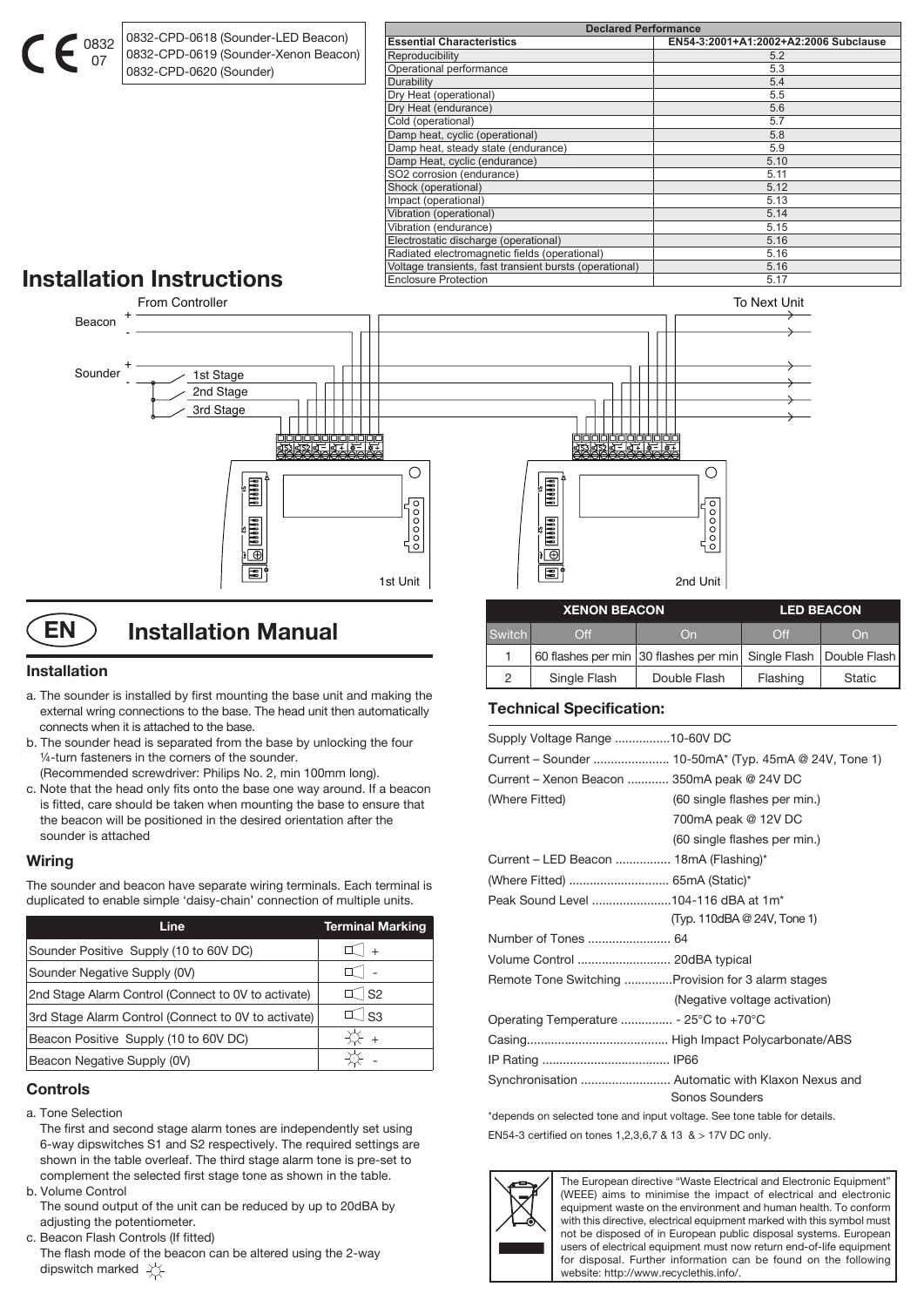### **DE** ) Installationsanweisung

#### **Einbau**

- a. Zum Installieren des Alarmgebers zunächst die Basis montieren und externe Kabel an die Basis anschließen. Sobald der Kopf auf der Basis befestigt ist, wird die Verbindung automatisch hergestellt.
- b. Um den Kopf von der Basis abzunehmen, die vier Befestigungen in den Ecken des Alarmgebers durch ¼ Drehung entriegeln. (Empfohlener Schraubendreher: Philips Nr. 2, mind. 100mm lang).
- c. Hinweis: Der Kopf lässt sich nur in einer Richtung auf die Basis setzen. Bei gleichzeitiger Verwendung einer Signalleuchte sollte beim Montieren der Basis darauf geachtet werden, dass die Signalleuchte nach Aufsetzen des Signalgebers korrekt ausgerichtet ist.

#### **Kabelanschlüss**

Alarmgeber und Signalleuchte haben gesonderte Anschlussklemmen. Jede Klemme wird dupliziert, sodass mehrere Geräte problemlos hintereinander angeschlossen werden können.

| Leitung                                                                | Klemmen-<br>Kennzeichnung |
|------------------------------------------------------------------------|---------------------------|
| Positive Versorgungsspannung Alarmgeber<br>(10 bis 60V Gleichstrom)    |                           |
| Negative Versorgungsspannung Alarmgeber (0V)                           |                           |
| Alarmregelung 2. Stufe (zum Aktivieren an OV anschließen)              | S <sub>2</sub>            |
| Alarmregelung 3. Stufe (zum Aktivieren an OV anschließen)              | S3                        |
| Positive Versorgungsspannung Signalleuchte<br>(10 bis 60V Gleichstrom) | $+$                       |
| Negative Versorgungsspannung Signalleuchte (0V)                        |                           |

#### **Bedienung**

#### a. Tonwahl

 Die Alarmtöne der ersten und zweiten Stufe werden mithilfe der 6- Wege-DIP-Schalter S1 bzw. S2 unabhängig eingestellt. Die erforderlichen Einstellungen sind in der Tabelle auf der nächsten Seite angegeben. Der Alarmton der dritten Stufe ist zur Ergänzung des Tons der ersten Stufe voreingestellt (siehe Tabelle).

- b. Lautstärkeregelung
- Durch Regulierung des Potentiometers kann die Lautstärke des Geräts um bis zu 20dBA reduziert werden.
- c. Regulierung des Blinkens der Signalleuchte (sofern vorhanden) Der Blinkmodus der Signalleuchte kann mithilfe des mit gekennze ich neten 2-Wege-DIP-Schalters reguliert werden.  $\pm$

|          | <b>XENON-LEUCHTE</b> | <b>LED-LEUCHTE</b>   |                |                         |
|----------|----------------------|----------------------|----------------|-------------------------|
| Schalter | <b>Aus</b>           | Fin                  | <b>Aus</b>     | Fin                     |
|          | 60 Blinken/min.      | 30 Blinken/min.      | Ein Aufblinken | Doppeltes<br>Aufblinken |
| 2        | Ein Aufblinken       | Doppeltes Aufblinken | <b>Blinken</b> | Konstant                |

#### **Technische Spezifikation:**

| Versorgungsspannung  10-60V Gleichstrom                                                   |                                     |
|-------------------------------------------------------------------------------------------|-------------------------------------|
|                                                                                           |                                     |
| Stromstärke – Xenon Signalleuchte  350mA spitzen @ 24V DC                                 |                                     |
| (sofern vorhanden)                                                                        | (60 Blinken/Min.)                   |
|                                                                                           | 700mA spitzen @ 12V DC              |
|                                                                                           | (60 Blinken/Min.)                   |
| Stromstärke – LED Signalleuchte  18mA (Blinkend)*                                         |                                     |
| (sofern vorhanden)                                                                        | 65mA (Konstant)*                    |
|                                                                                           |                                     |
|                                                                                           | (Typ. 110 dBA bei 24V, Ton 1)       |
|                                                                                           |                                     |
|                                                                                           |                                     |
| Ferngesteuerte Tonumschaltung  3 Alarmstufen                                              |                                     |
|                                                                                           | (Aktivierung durch negativspannung) |
|                                                                                           |                                     |
|                                                                                           |                                     |
|                                                                                           |                                     |
|                                                                                           |                                     |
| *je nach gewähltem Ton und Eingangsspannung. Ausführliche Informationen siehe Tontabelle. | und Sonos-Alarmgebern               |

\*je nach gewähltem Ton und Eingangsspannung. Ausführliche Informationen siehe Tontabelle. EN54-3 zertifiziert nur für Töne 1,2,3,6,7 und 13 und > 17V Gleichstrom.



Das Ziel der EG-Richtlinie über Elektro- und Elektronik-Altgeräte ist, Umweltund Gesundheitsschäden durch Elektro- und Elektronik-Altgeräte so gering wie möglich zu halten. Um diese Richtlinie einzuhalten, dürfen Elektrogeräte, die mit diesem Symbol gekennzeichnet sind, nicht in den öffentlichen europäischen Entsorgungssystemen entsorgt werden. Europäische Benutzer von Elektrogeräten müssen ab sofort Altgeräte zur Entsorgung zurückgeben. Nähere Informationen hierzu finden Sie auf der folgenden Website: http://www.recyclethis.info/.

#### **Notice d'instructions FR**

#### **Certification NF**

Seules les modèles avec une des références commerciales suivantes sur leur tête et ayant l'estampille NF sont certifiées NF:

| $No$ identification<br><b>NF-SSI</b> | Référence<br>commerciale | <b>Description</b> | <b>Class</b> |
|--------------------------------------|--------------------------|--------------------|--------------|
| <b>DS 023 A1</b>                     | PNS-0013                 | Nexus 110 DSAF     | B            |
| <b>DS 024 A1</b>                     | <b>PNC-0029</b>          | Nexus 110 DSAF/DL  | B            |
|                                      |                          |                    |              |

Conditions spéciales pour une utilisation avec un système NF-SSI:

1. Certification NF pour le son 6 seulement (AFNOR NF S32-001)

2. L'usage du deuxième et troisième sons n'est pas autorisé

3. Contrôle du volume non disponible

**Installation** a. Le socle de la sirène doit être fixé au préalable.

- b. Les raccordements s'effectuent directement sur le socle de la sirène.
- c. La sirène est ensuite vissée sur le socle via 4 vis ¼ de tour
- (utiliser uniquement un tournevis de type Philips 2 x 100).

#### **Câblage**

La sirène et le flash possèdent des connecteurs séparés. Chaque bornier est doublé facilitant ainsi le raccordement d'autres sirènes.

| <b>Alimentation</b>                                                       | <b>Bornier</b>     |
|---------------------------------------------------------------------------|--------------------|
| + Alimentation (signal sonore)                                            |                    |
| - Alimentation (signal sonore)                                            |                    |
| 2ème son (si besoin)                                                      | $ $ S <sub>2</sub> |
| 3ème son (si besoin)                                                      |                    |
| + Alimentation (signal lumineux)                                          | $+$                |
| - Alimentation (signal lumineux)                                          |                    |
| Les deuxième et troisième sons (contrôle à distance) sont activés par les |                    |

Les deuxième et troisième sons (contrôle à distance) sont activés par les connecteurs  $\Box$  S2 et  $\Box$  S3.

#### **Contrôle des signaux visuel et sonore**

a. Contrôle des sons :

 La sirène est programmée sur le son AFNOR NF S32-001. D'autres sons peuvent être sélectionnés en utilisant les 6 microcontacts S1/S2 de la sirène. Voir le tableau de choix des sons pour plus de détails sur les sons disponibles et la position des microcontacts correspondante. b. Contrôle du volume :

- Un potentiomètre permet de sègler la puissance sonore (hors version NF). c. Contrôle du signal lumineux :
- Le mode de fonctionnement du flash peut être modifié en utilisant les 2 microcontacts identifiés par le symbole  $\chi$ .

| Feu Flash Xénon |               |               | <b>Feu clignotant LED</b> |                             |  |
|-----------------|---------------|---------------|---------------------------|-----------------------------|--|
| Contact         | Arrêt (Off)   | Marche (On)   | Arrêt (Off)               | Marche (On)                 |  |
| 1               | 60 flashs/min | 30 flashs/min |                           | Simple Flash   Double Flash |  |
| 2               | Simple Flash  | Double Flash  | Clignotant                | Fixe                        |  |
|                 |               |               |                           |                             |  |

#### **Spécifications techniques:**

| Consommation signal sonore  10-50mA (sous 24Vcc)         |                                       |
|----------------------------------------------------------|---------------------------------------|
| Consommation – Feu Flash Xénon  Pic à 350 mA sous 24 Vcc |                                       |
| (Quand présent)                                          | $(60$ flashs / Min.)                  |
|                                                          | Pic à 700 mA sous 12 Vcc              |
|                                                          | $(60$ flashs / Min.)                  |
| Consommation - Feu Clignotant LED  18 mA (Clignotant)    |                                       |
| (Quand présent)                                          | 65 mA (Fixe)                          |
| Puissance sonore maximum 104-116 dBA @ 1m                |                                       |
|                                                          |                                       |
|                                                          | (554Hz, 0.1s/440Hz, 0.4s)             |
|                                                          |                                       |
|                                                          | (simple flash, double flash, et fixe) |
| Gamme de fréquence  De 400 à 2850 Hz*                    |                                       |
| Température de fonctionnement  De -25°C à +70°C          |                                       |
|                                                          |                                       |
|                                                          |                                       |
|                                                          |                                       |
|                                                          | sirènes Klaxon (SONOS & NEXUS)        |

\* Variable selon les sons et les tensions. Voir tableau des sons pour plus d'informations. Certifié selon la EN54-3 pour les tons 1, 2, 3, 6, 7, 13 et >17V DC.



La directive européenne " Déchets d'Equipements Electriques et Electroniques (DEEE) a pour but de minimiser l'impact des déchets électriques et électronique sur l'environnement et la santé humaine. Conformément à cette directive, tout équipement électrique disposant de ce symbole ne doit pas être jeté dans les systèmes d'évacuation des déchets publics européens. Les utilisateurs européens d'équipement électrique doivent désormais renvoyer tout équipement électrique en fin de vie pour évacuation. Vous trouverez de plus amples informations sur le site Web suivant : http://www.recyclethis.info/.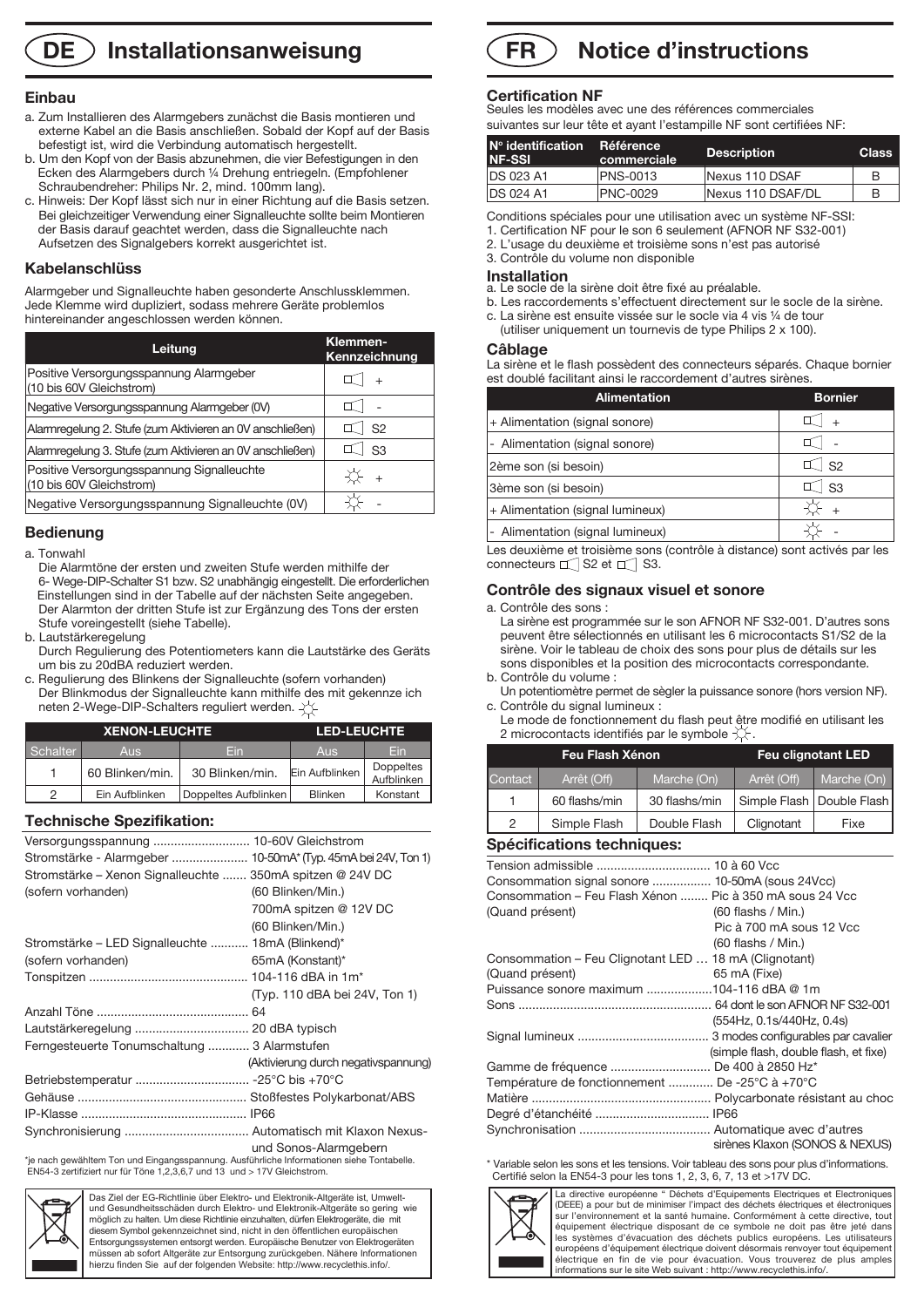**NL**  $\bigcirc$  **Montage instructies** 

#### **Installatie**

De signaalgever bovenzijde wordt van de basiseenheid gescheiden door de vier draaibevestigingen die zich in de hoeken van de signaalgever bevinden (Aanbevolen schroevendraaier: Philips Nr. 2, min 100mm lang).

De signaalgever wordt geïnstalleerd door eerst de basiseenheid te monteren en dan de externe bedradingaansluitingen hierin te monteren. De signaalgever bovenzijde sluit dan automatisch aan wanneer het aan de basiseenheid wordt bevestigd. Let op dat de signaalgever bovenzijde maar op een manier op de basiseenheid kan worden bevestigd. Als op de signaalgever een flits is geïnstalleerd, moet men opletten dat bij het monteren van de basiseenheid de flits in de gewenste positie word geplaatst als de signaalgever bovenzijde gemonteerd word.

#### **Bedrading**

Merk op dat de signaalgever en de flits afzonderlijke voedingsaansluiting hebben en deze zijn dubbel uitgevoerd (zie tabel).

| Aansluiting                                         | <b>Klem aanduiding</b> |
|-----------------------------------------------------|------------------------|
| Signaalgever positieve aansluitspanning (10-60 VDC) | $+$                    |
| Signaalgever negatieve aansluitspanning (0 VDC)     |                        |
| 2 <sup>e</sup> toon sturing (0 VDC voor activering) | $\mathbb{I}$ s2        |
| 3 <sup>e</sup> toon sturing (0 VDC voor activering) | $ $ S3                 |
| Flits positieve aansluitspanning (10-60 VDC)        | ⊱ +                    |
| Flits negatieve aansluitspanning (0 VDC)            |                        |

#### **Regeling**

a. Toonselectie

- De eerste en tweede fase alarmtonen worden onafhankelijk ingesteld door dipschakelaars S1 en S2. De vereiste instellingen worden in de toonselectie tabel op de 1e pagina weergegeven. De derde fase alarm toon is vast ingesteld op basis van de geselecteerde eerste fase toon, zie toonselectie tabel.
- b. Volumeregeling
- De geluidsuitvoer van de signaalgever kan tot 20dBA
- verminderd worden door de potentiometer (volumeknop) af te stellen. c. Flits knipperregeling (indien gemonteerd)
- De knippermodus van de flits kan gewijzigd worden door de met  $-\left(\frac{1}{2}\right)$ gemarkeerde dipschakelaar.

| <b>XENON</b> |              |                                     | <b>LED-FLITS</b> |               |
|--------------|--------------|-------------------------------------|------------------|---------------|
| Schakelaar   | $\Omega$ ff  | On                                  | Off              | On            |
|              |              | 60 flits per min   30 flits per min | Enkele flits     | Dubbele flits |
| 2            | Enkele flits | Dubbele flits                       | Flits            | Constant      |

#### **Technische specificaties:**

| Stroomsterkte Xenon filts  350mA max @24V DC |                                                       |
|----------------------------------------------|-------------------------------------------------------|
| (Voor zover aanwezig)                        | (60 flits per min)                                    |
|                                              | 700mA max @ 12V DC                                    |
|                                              | (60 flits per min)                                    |
| Stroomsterkte LED filts  18mA (flits)*       |                                                       |
| (Voor zover aanwezig)                        | 65mA (constant)*                                      |
| Geluidsniveaupiek  104 - 116 dBA aan 1m*     |                                                       |
|                                              | (typ. 110dBA @ 24V toon 1)                            |
|                                              |                                                       |
| Volume-instelling  20dBA typische            |                                                       |
|                                              | Extreme toon sturing  Voorbereid voor 3 alarmstadiums |
|                                              | (negatieve spanningsactivering)                       |
|                                              |                                                       |
|                                              |                                                       |
|                                              |                                                       |
| Synchronisatie  Automatisch                  |                                                       |

\* Afhankelijk van de geselecteerde toon en ingangsspanning. Zie toontabel hiervoor. EN54-3 gecertificeerd voor de toonselectie 1, 2, 3, 6, 7, 13 bij 17 V DC.



De Europese richtlijn "Afgedankte elektrische en elektronische apparatuur" (AEEA) is er op gericht om de impact van het afval van elektrische en elektronische apparatuur op het milieu en de gezondheid van de mens te minimaliseren. Om aan deze richtlijn te voldoen moet elektrische apparatuur die met dit symbool gemarkeerd is, niet worden verwerkt in Europese openbare afvalsystemen. Europese gebruikers van elektrische apparatuur dienen nu apparatuur aan het einde van de levensduur aan te bieden voor verwerking. Meer informatie vindt u op de volgende website: http://www.recyclethis.info/.



#### **Instalación**

- a. El receptor acústico se instala después de montar la unidad de base y realizar las conexiones de cableado externo a la misma. A continuación, la unidad de cabeza se conecta automáticamente cuando se acopla a la base.
- b. La cabeza del receptor acústico se separa de la base al desbloquear los cuatro cierres giratorios situados en las esquinas del receptor acústico. (Destornillador recomendado: Philips Nº 2, mín. 100 mm de largo).
- c. Tenga en cuenta que la cabeza sólo se ajusta a la base de una forma. Si se ajusta una luz, deberá tener cuidado al montar la base para asegurarse de que la luz se coloque en la orientación deseada tras acoplar el receptor acústico.

#### **Cableado**

Tenga en cuenta que el receptor acústico y la luz tienen terminales de potencia independientes, que están marcados como sigue. Conmutación de tono remoto (si es necesario): Vincule externamente los terminales de control como se indica a continuación.

| Linea                                                         | Terminal  |
|---------------------------------------------------------------|-----------|
| Alimentación positiva del receptor acústico (10-60 V CC)      | $+$       |
| Alimentación negativa del receptor acústico (0 V)             |           |
| Control de alarma de nivel 2 (conectar a 0 V para activación) | $\top$ S2 |
| Control de alarma de nivel 3 (conectar a 0 V para activación) | ်  S3     |
| Alimentación positiva de la luz (10-60 V CC)                  | $+$       |
| Alimentación negativa de la luz (0 V)                         |           |

#### **Controles**

a. Selección de tono

 Los tonos de alarma de nivel 1 y 2 se ajustan de forma independiente mediante conmutadores S1 y S2 de 6 formas, respectivamente. Los ajustes necesarios aparecen en el dorso de la tabla. El tono de alarma de nivel 3 se preajusta para complementar el nivel de tono 1 seleccionado tal como muestra la tabla. b. Control de volumen

- La emisión de sonido de la unidad puede reducirse hasta 20 dBA gracias al potenciómetro.
- c. Controles de parpadeo de la luz (si está ajustada) El modo de parpadeo de la luz puede alterarse mediante los conmutadores de 2 formas.

| <b>XENON</b> |                        |                        | <b>LED</b>    |                   |
|--------------|------------------------|------------------------|---------------|-------------------|
| Interruptor  | $\Omega$ ff            | En                     | Off           | En                |
|              | 60 parpadea por<br>min | 30 parpadea por<br>min | solo parpadeo | doble<br>parpadeo |
| っ            | solo parpadeo          | doble parpadeo         | parpadeante   | constante         |

#### **Especificaciones Técnicas:**

| Voltaje de Alimentación 10-60V                                |                                                                                              |
|---------------------------------------------------------------|----------------------------------------------------------------------------------------------|
| Corriente Receptor acústico  10-50mA * Typ. 45mA @ tono 24V 1 |                                                                                              |
| Corriente-Xenon  350mA pico @ 24V DC                          |                                                                                              |
| (Donde encajado)                                              | (60 parpadea por min)                                                                        |
|                                                               | 700mA pico @12V DC                                                                           |
|                                                               | (60 parpadea por min)                                                                        |
| Corriente LED  18mA (parpadeante)*                            |                                                                                              |
|                                                               | 65mA (constante)*                                                                            |
| Nivel màximo de sonido  104-116 dBA à 1m <sup>*</sup>         |                                                                                              |
|                                                               | (typ. 110 dBA @ 24V, tono 2)                                                                 |
| Número de tonos  64                                           |                                                                                              |
| Ajuste del volumen  20 dBA (típico)                           |                                                                                              |
|                                                               | Tono remoto que cambia  La provisión para 3 etapas de la alarma                              |
|                                                               | (la activación negativa del voltaje)                                                         |
| Temperatura de trabajo  - 25 °C à +70 °C                      |                                                                                              |
|                                                               |                                                                                              |
|                                                               | resistencia al impacto                                                                       |
| Régimen IP  IP66                                              |                                                                                              |
| Sincronización  Automática                                    | * depende del tono seleccionado y la tensión de alimentación. Ver la tabla de tonos para los |

detalles. EN54-3 accreditado solamente tonos 1,2,3,6,7 & 13 & > 17V DC sólo



El objetivo de la directiva europea de Eliminación de equipos eléctricos y electrónicos (WEEE) es minimizar el impacto de la eliminación de equipos eléctricos y electrónicos sobre el medioambiente y la salud de las personas. Para cumplir con esta directiva, el equipamiento eléctrico marcado con este símbolo no deberá desecharse en ningún sistema de eliminación europeo público. Los usuarios europeos de equipamiento eléctrico deberán retornar los equipos eléctricos y electrónicos al final de su vida útil para su eliminación. Para más información visite el siguiente sitio Web: http://www.recyclethis.info/.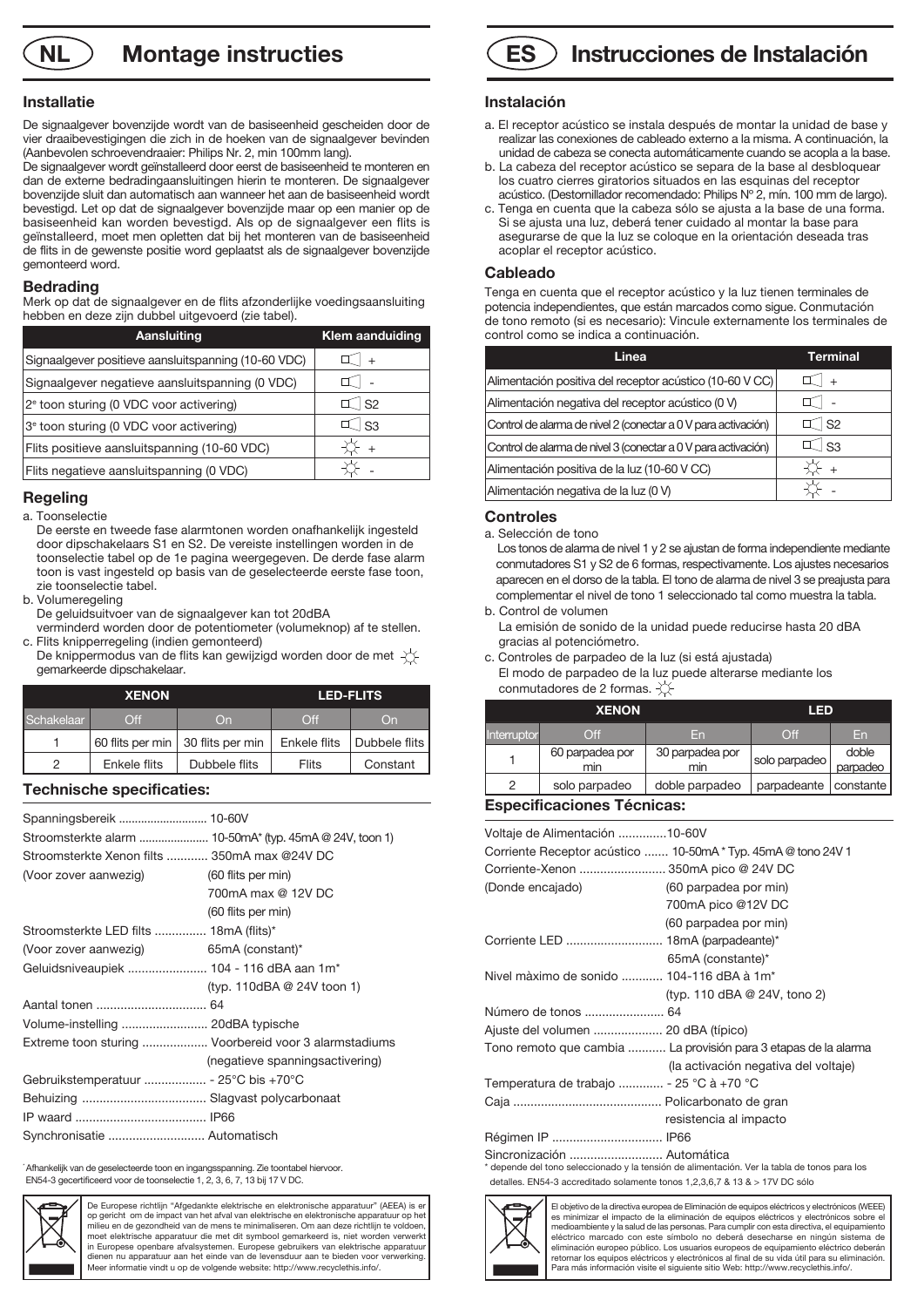**Manual de Instalação**

#### **Instalação**

- a. A instalação do besouro é feita montando primeiro a base e efectuando as ligações da cablagem exterior à base. A cabeça da unidade fica automaticamente ligada quando ela é fixada à base.
- b. A cabeça do besouro separa-se da base desapertando os quatro dispositivos de fixação (turn fasteners) dos cantos do besouro. (Chave de fendas recomendada: Chave Philips Nº 2, comprimento mínimo 100 mm).
- c. Note que existe uma só maneira de encaixar a cabeça na base. Se tiver um farol instalado, é necessário cuidado ao montar a base para se assegurar de que o farol fica posicionado com a orientação desejada depois de fixar o besouro.

#### **Cablagem**

Anote que o sounder e farol têm terminais separados de poder, marcado como segue. Tom remoto Troca (Se necessário). Externamente elo controla terminais como mostrado embaixo.

| Linha                                                              | Marcação Terminal   |
|--------------------------------------------------------------------|---------------------|
| Alimentação Positiva do Besouro (CC, 10 V a 60 VC)                 | $+$                 |
| Alimentação Negativa do Besouro (0 V)                              |                     |
| Controlo de Alarme, 2 <sup>ª</sup> Fase (Ligar a 0 V para activar) | $\mathbb{I}$ S2     |
| Controlo de Alarme, 3ª Fase (Ligar a 0 V para activar)             | $\mathbb{I}$ $ $ S3 |
| Alimentação Positiva do Farol (CC, 10 V a 60 V)                    | $+$                 |
| Alimentação Negativa do Farol (0 V)                                |                     |

#### **Controlos**

a. Selecção do Tom

 Os tons da primeira e segunda fase do alarme são ajustados indepen dentemente utilizando dipswitches S1 e S2 de 6 vias, respectivamente. Os parâmetros necessários estão indicados na tabela da página seguinte. O tom da terceira fase do alarme é pré-ajustado de modo a complementar o tom seleccionado da primeira fase do alarme, indicado na tabela.

b. Controlo do Volume

 A saída de som da unidade pode ser reduzida até um valor com menos 20 dBA ajustando-se o potenciómetro.

c. Controlos da Intermitência do Farol (se instalado)

 O modo de lampejo do farol pode ser alterado usando os 2-bem interruptor marcado.  $\overleftrightarrow{\bigcirc}$ 

| <b>FAROL DE XENON</b> |              |                                     | <b>FAROL DIRIGIDO</b> |               |
|-----------------------|--------------|-------------------------------------|-----------------------|---------------|
| interrupto            | fora         | em                                  | fora                  | em            |
|                       |              | 60 flits per min   30 flits per min | Enkele flits          | Dubbele flits |
| っ                     | Enkele flits | Dubbele flits                       | Flits                 | Constant      |

#### **Especificações técnicas**:

| Gama da tensão de alimentação 10-60V          |                              |
|-----------------------------------------------|------------------------------|
|                                               |                              |
| Corrent - O Xenon Farolim  350mA picco @24V C |                              |
| (Se in dotazione)                             | (60 os lampejos por min.)    |
|                                               | 700mA pico @12V DC           |
|                                               | (60 os lampejos por min.)    |
| Corrent - LED Farolim  18mA (Reluzindo)*      |                              |
| (Se in dotazione)                             | 65mA (Estática)*             |
| Nível sonoro de pico 104-116 dBA à 1m*        |                              |
| Número de mensagens sonoras  64               |                              |
|                                               |                              |
|                                               |                              |
|                                               | (voltagem ativação Negativa) |
| Temperatura de funcionamento  - 25 °C à +70°C |                              |
|                                               |                              |
|                                               |                              |
|                                               |                              |
|                                               |                              |

\*depende do tom seleccionado e da tensão de entrada. Para mais informações, consultar a tabela de tons. Certificado apenas nos tons 1,2,3,6,7 e 13 e > 17V DC só.



Directiva europeia "Resíduos de Equipamentos Eléctricos e Electrónicos" (REEE) tem como objectivo minimizar o impacto dos resíduos de equipamentos eléctricos e electrónicos no ambiente e na saúde humana. Para dar cumprimento a esta Directiva, o equipamento eléctrico que contenha este símbolo não deve ser eliminado nos sistemas de eliminação pública europeus. Os utilizadores europeus de equipamento eléctrico devem agora devolver os equipamentos em fim de vida para eliminação. Para mais informações, consultar o seguinte sítio da Web: http://www.recyclethis.info/.



#### **Installazione**

- a. L'apparecchio acustico si installa in primo luogo montando l'unità di base e collegando quindi i cavi esterni alla base. L'unità principale quindi si collega automaticamente quando viene montata sulla base.
- b. La testa dell'apparecchio acustico si separa dalla base sbloccando le quattro chiusure girevoli sugli angoli dell'apparecchio acustico. (cacciavite consigliato: Philips Nº 2, di una lunghezza minima di 100 mm).
- c. Notare che la testa può essere installata sulla base solo in un senso. Se viene installata una luce, prestare attenzione durante il montaggio della base per assicurarsi che la luce venga posizionata secondo l'orientazione desiderata dopo che è stato montato l'apparecchio acustico.

#### **Cablaggio**

Notare che l'apparecchio acustico e la luce sono dotati di terminali di alimentazione separati, indicati come segue. Interruttore tono remoto (se necessario): Collegare esternamente i terminali di controllo come mostrato di seguito.

| Linea                                                               | Contrassegno<br>sui terminali |
|---------------------------------------------------------------------|-------------------------------|
| Alimentazione positiva dell'apparecchio acustico (da 10 a 60 V CC)  |                               |
| Alimentazione negativa dell'apparecchio acustico (0 V)              |                               |
| Controllo di allarme di 2º stadio (collegare a 0 V per attivazione) | $\mathsf{S}2$                 |
| Controllo di allarme di 3º stadio (collegare a 0 V per attivazione) | $\vert$ S3                    |
| Alimentazione positiva della luce (da 10 a 60 V CC)                 |                               |
| Alimentazione negativa della luce (0 V)                             |                               |

#### **Regeling**

a. Selezione toni

I toni di allarme del primo e secondo stadio vengono impostati in modo indipendente utilizzando rispettivamente i commutatori a 6 modi S1 e S2. Le impostazioni necessarie sono mostrate nella tabella sul retro. Il tono di allarme del terzo stadio si preimpostata in modo da complementare il tono del primo stadio selezionato come mostrato nella tabella. b. Controllo del volume

L'emissione del suono da parte dell'unità si può ridurre fino a 20 dBA regolando il potenziometro.

c. Controlli del lampeggio della luce (se installata)

La modalità del lampeggio della luce si può alterare utilizzando i com mutatori a 2 modi dipswitch ha contrassegnato.  $\Diamond$ 

| <b>FALO DEL XENO</b> |                       | <b>FALO DEL LED</b>   |           |                              |
|----------------------|-----------------------|-----------------------|-----------|------------------------------|
| Interruttore         | off                   | <b>SU</b>             | off       | <b>SU</b>                    |
|                      | 60 flash al<br>minuto | 30 flash al<br>minuto |           | singolo flash   doppio flash |
| 2                    | singolo flash         | doppio flash          | lampeggio | statico                      |

#### **Specifiche tecniche:**

| Gamma tensione di alimentazione  10-60V<br>Corrente Apparecchio acustico 50mA massimo<br>Della luce - Xeno  350mA peak @ 24V DC<br>(se in dotazione) | (60 flash al minuto)               |
|------------------------------------------------------------------------------------------------------------------------------------------------------|------------------------------------|
|                                                                                                                                                      | 700mA peak @12V DC                 |
|                                                                                                                                                      | (60 flash al minuto)               |
|                                                                                                                                                      |                                    |
| (se in dotazione)                                                                                                                                    | 65mA (statico)*                    |
| Livello di picco del suono 104-116 dBA at 1m <sup>*</sup>                                                                                            |                                    |
|                                                                                                                                                      | (typ. 110 dBA @24V, tono 1)        |
|                                                                                                                                                      |                                    |
| Regolazione Volume  20 dBA tipico                                                                                                                    |                                    |
| Commutare di Tono remoto  Misura per 3 fasi dell'allarme                                                                                             | (Attivazione negativa di tensione) |
| Temperatura di esercizio  - 25°C bis +70°C                                                                                                           |                                    |
|                                                                                                                                                      |                                    |
|                                                                                                                                                      |                                    |
|                                                                                                                                                      |                                    |

\*dipende dal tono selezionato e dalla tensione di ingresso. Per informazioni dettagliate, consultare la tabella dei toni. Certificazione solo sui toni 1,2,3,6,7 e 13 e > 17V DC soltanto.



La Direttiva europea nota come "Waste Electrical and Electronic Equipment" (WEEE), è volta a ridurre al minimo l'impatto sull'ambiente e sulla salute umana provocato dallo smaltimento di apparecchiature elettriche ed elettroniche. Al fine di garantire conformità a tale direttiva, è vietato smaltire le apparecchiature elettriche contrassegnate da rifiuti siti in territorio europeo. Gli utilizzatori europei sono tenuti a restituire le apparecchiature elettriche ed elettroniche al termine del lor ciclo di vita per consentirne il corretto smaltimento. Per ulteriori informazioni, visitare il seguente indirizzo: http://www.recyclethis.info/.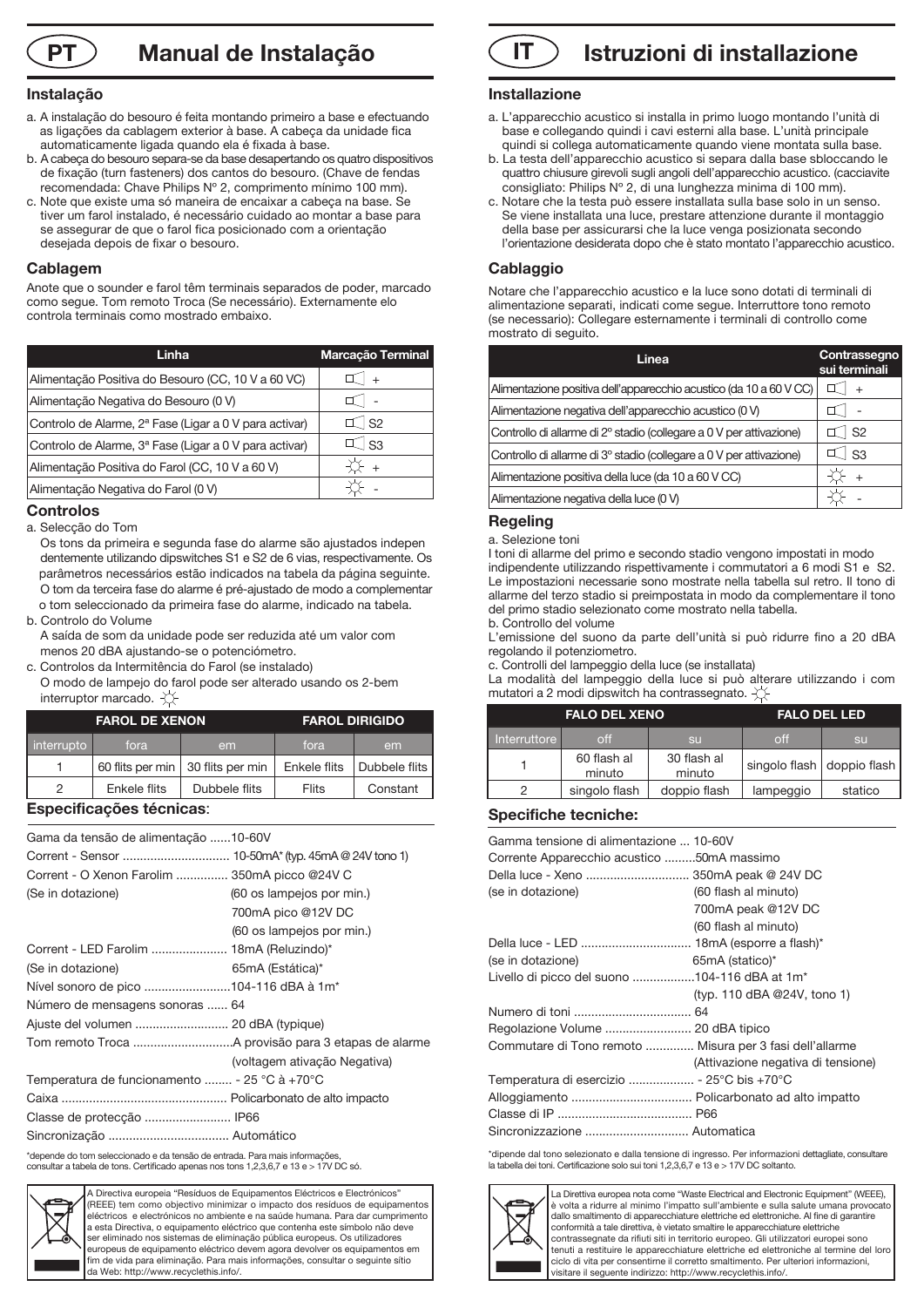### **PL Instrukcja montażu SE**

#### **Instalacja**

- a. Instalację sygnalizatora należy zacząć od montażu podstawy w odpowiednim miejscu i podłączenia jej do instalacji zewnętrznej. Po osadzeniu głowicy sygnalizatora w podstawie następuje automatyczne podłączenie głowicy do instalacji.
- b. Aby odłączyć głowicę sygnalizatora od podstawy należy odkręcić cztery łączniki znajdujące się w narożnikach sygnalizatora. (Zaleca się użycie śrubokręta marki Philips nr 2, długość min 100mm).
- c. Uwaga: głowicę można zamocować na podstawie tylko w określonym położeniu. Przy zamontowanej lampie sygnalizacyjnej należy pamiętać, że po zamocowaniu sygnalizatora na podstawie lampa musi być prawidłowo ustawiona.

#### **Okablowanie**

Zaznaczają co (żeby; który) echosonda i sygnalizator ma oddzielna możność (siła) stacji końcowych, oznaczany następująco. Odległy Ton (stroić; nadawać odcień; odcień) Przełączający (przełączanie) (Jeżeli wymagał (dostawać wymaganie; wymagany) ): Na pozór łączą kontrolowane stacje końcowe jak wskazano poniżej.

| Linia                                                          | Listwa zaciskowa |
|----------------------------------------------------------------|------------------|
| Zasilanie dodatnie sygnalizatora (10 - 60V DC)                 |                  |
| Zasilanie ujemne sygnalizatora (0V)                            |                  |
| Alarm drugiego stopnia (aktywacja: podłączyć do zasilania 0V)  | S <sub>2</sub>   |
| Alarm trzeciego stopnia (aktywacja: podłączyć do zasilania 0V) | - S <sub>3</sub> |
| Zasilanie dodatnie lampy sygnalizacyjnej (10 - 60V DC)         |                  |
| Zasilanie ujemne lampy sygnalizacyjnej (0V)                    |                  |

### **Regulacja ustawie**ń

a. Wybór dźwięku alarmu

- Dźwięk alarmu drugiego i trzeciego stopnia ustawia się niezależnie za pomocą przełączników DIP 6 (S1 i S2). Wymagane ustawienia przed stawiono w tabeli na następnej stronie. Jak pokazano w tabeli, dźwięk alarmu trzeciego stopnia jest dostosowany do dźwięku alarmu pierwszego stopnia i go uzupełnia.
- b. Regulacja głośności
- Głośność alarmu można zredukować do 20dB za pomocą potencjometru. c. Regulacja błysku w lampie sygnalizacyjnej (jeśli ją zainstalowano)
- Ustawienia błysku lampy sygnalizacyjnej można zmieniać za pomocą przełącznika DIP 2. XX

| <b>XENON Sygnalizator</b> |                  | <b>LED Sygnalizator</b> |                                      |           |
|---------------------------|------------------|-------------------------|--------------------------------------|-----------|
| Przełaczać                | $\overline{C}$   | Na                      | $\overline{C}$                       | Na        |
|                           | 60 błyska na min | 30 błyska na min        | Przerzedzają <sup>1</sup><br>świecić | Podwajają |
| Ω                         | Enkele flits     | Podwajaja               | Błyszczenie                          | Statyczny |

#### **Dane techniczne:**

| Zakres napięcia zasilania  10-60V                             |                                 |
|---------------------------------------------------------------|---------------------------------|
|                                                               |                                 |
| Prad Sygnalizator - Xenon  350mA szczyt @ 24V DC              |                                 |
| (qdzie dostosował)                                            | (60 błyska na min)              |
|                                                               | 700mA szczyt @ 12V DC           |
|                                                               | (60 błyska na min)              |
| Prąd LED Sygnalizator  18mA (błyszczenie)*                    |                                 |
| (gdzie dostosował)                                            | $65mA$ (statyczny)*             |
| Szczytowe nateżenie dźwieku  104-116 dBA @ 1m*                |                                 |
|                                                               |                                 |
| Pojemność kontrola  20 dBA typisch                            |                                 |
| Odległy Stroi (nadawać odcień)  Warunek pod kątem 3 alarmować |                                 |
|                                                               | rusztowania (przeczący napięcie |
|                                                               | aktywacja)                      |
| Temperatura pracy  - 25°C bis +70°C                           |                                 |
|                                                               |                                 |
|                                                               |                                 |
| Synchronizacja  Automatyczna                                  |                                 |

\*zależy od wybranego tonu i napięcia wejściowego. W celu uzyskania szczegółowych informacji<br>należy zapoznać się z informacjami podanymi w tabeli tonów. Gwarantowane wyłącznie w<br>przypadku tonów 1, 2, 3, 6, 7 i 13 i > 17V D



Dyrektywa europejska "W sprawie zużytego sprzętu elektrycznego i elektronicznego (WEEE) ma na celu zmniejszenie wpływu odpadów sprzętu elektrycznego i elektronic-znego na środowisko i zdrowie człowieka. Aby spełnić wymagania dyrektywy, sprzęt elektryczny oznaczony tym symbolem nie może być usuwany razem z odpad komunalnymi. Obecnie użytkownicy sprzętu elektrycznego na terenie Europy po zakończeniu użytkowania sprzętu muszą zwracać go w celu jego utylizacji. Szczegółowe informacje podano w witrynie internetowej: http://www.recyclethis.info/.



#### **Installation**

- a. Sirenen installeras genom att först montera basenheten och sedan göra den externa tråddragningen till basen. Huvudenheten ansluts sedan automatiskt när den monteras på basen.
- b. Sirenhuvudet skiljs från basen genom att lossa fästdonens fyrvarvslåsning (de fyra vridlåsen) i larmets hörn.
- (Rekommenderad skruvmejsel: Philips nr. 2, minst 100 mm lång).
- c. Observera att huvudet bara kan monteras på basen på ett sätt. Om ett visuellt larm monteras ska försiktighet iakttagas när basen monteras så att det visuella larmet sitter rätt när sirenen monteras.

#### **Koppling**

Märka så pass den ljudat och fyr har skild från förmåga terminalen, märkt som följe. Avlägsen Ton Kopplande ( om krevad ): Yttre länk kontroll terminalen så vist nedan.

| Ledning                                                  | <b>Kabelfäste</b> |
|----------------------------------------------------------|-------------------|
| Siren, positiv strömtillförsel (10 till 60 V DC)         |                   |
| Siren, negativ strömtillförsel (0 V)                     |                   |
| Larmkontroll, nivå 2 (Anslut till 0 V för aktivering)    | S <sub>2</sub>    |
| Larmkontroll, nivå 3 (Anslut till 0 V för aktivering)    | <b>S3</b>         |
| Visuellt larm, positiv strömtillförsel (10 till 60 V DC) |                   |
| Visuellt larm, negativ strömtillförsel (0 V)             |                   |

#### **Kontroller**

a. Tonval

 Larmtonerna för nivå 1 och 2 ställs in oberoende med hjälp av 6-vägs DIP-brytare, S1 och S2 respektive. Korrekt inställning visas i tabellen på baksidan. Larmtonen för nivå 3 förinställs för att komplettera den valda tonen för nivå 1, enligt tabellen.

- b. Volymkontroll Enhetens ljudnivå kan sänkas med upp till 20 dBA genom att justera potentiometern.
- c. Kontroller för det visuella larmets ljusblixtar (om monterade) Ljusblixtarna från det visuella larmet kan ändras med hjälp av 2-vägs  $DIP-$ brytare. $\chi$

| <b>XENON BLINKEYS</b> |                    |                                                 | <b>LED BLINKEYS</b> |                |
|-----------------------|--------------------|-------------------------------------------------|---------------------|----------------|
| kontakt               | bort               | рă                                              | bort                | pă             |
|                       | 60 blinkar per min | 30 blinkar per min   Enkel Blixt   Dubbel Blixt |                     |                |
| 2                     | <b>Enkel Blixt</b> | <b>Dubbel Blixt</b>                             | <b>Blinkande</b>    | <b>Statisk</b> |

#### **Teknisk specifikation:**

|                                                                        | (typ. $45mA@24V$ tone 1)        |
|------------------------------------------------------------------------|---------------------------------|
| Stòm Blinklys-Xenon  350mA spets @ 24V DC                              |                                 |
| (var tillpassat)                                                       | (60 blinkar per min)            |
|                                                                        | 700mA spets @12V DC             |
|                                                                        | (60 blinkar per min)            |
|                                                                        |                                 |
| (var tillpassat)                                                       | 65mA (statisk)*                 |
|                                                                        |                                 |
|                                                                        |                                 |
| Ajuste del volumen  20 dBA (typ)                                       |                                 |
| Avlägsen Ton Kopplande  Tillhandahållande för 3                        |                                 |
|                                                                        | larmsignal scenen               |
|                                                                        | (negativ spänning aktiveringen) |
|                                                                        |                                 |
|                                                                        |                                 |
|                                                                        |                                 |
|                                                                        |                                 |
| * beroende på vald ton och inspänning. Se tontabellerna för uppgifter. |                                 |

\* beroende på vald ton och inspänning. Se tontabellerna för uppgifter. Enbart kalibrerad för toner 1,2,3,6,7 & 13 & > 17V DC bara.



Det europeiska direktivet om avfall som utgörs av eller innehåller elektriska eller elektroniska produkter (WEEE) har i syfte att minimera verkningen av elektriskt och elektroniskt avfall på miljö och människors hälsa. För att följa detta direktiv, får elektrisk utrustning märkt med denna symbol inte avfallshanteras i europe kommunala avfallssystem. Europeiska brukare av elektrisk utrustning måste numera lämna tillbaka uttjänad utrustning för avfallshantering. Ytterligare information finns på följande hemsida: http://www.recyclethis.info/.